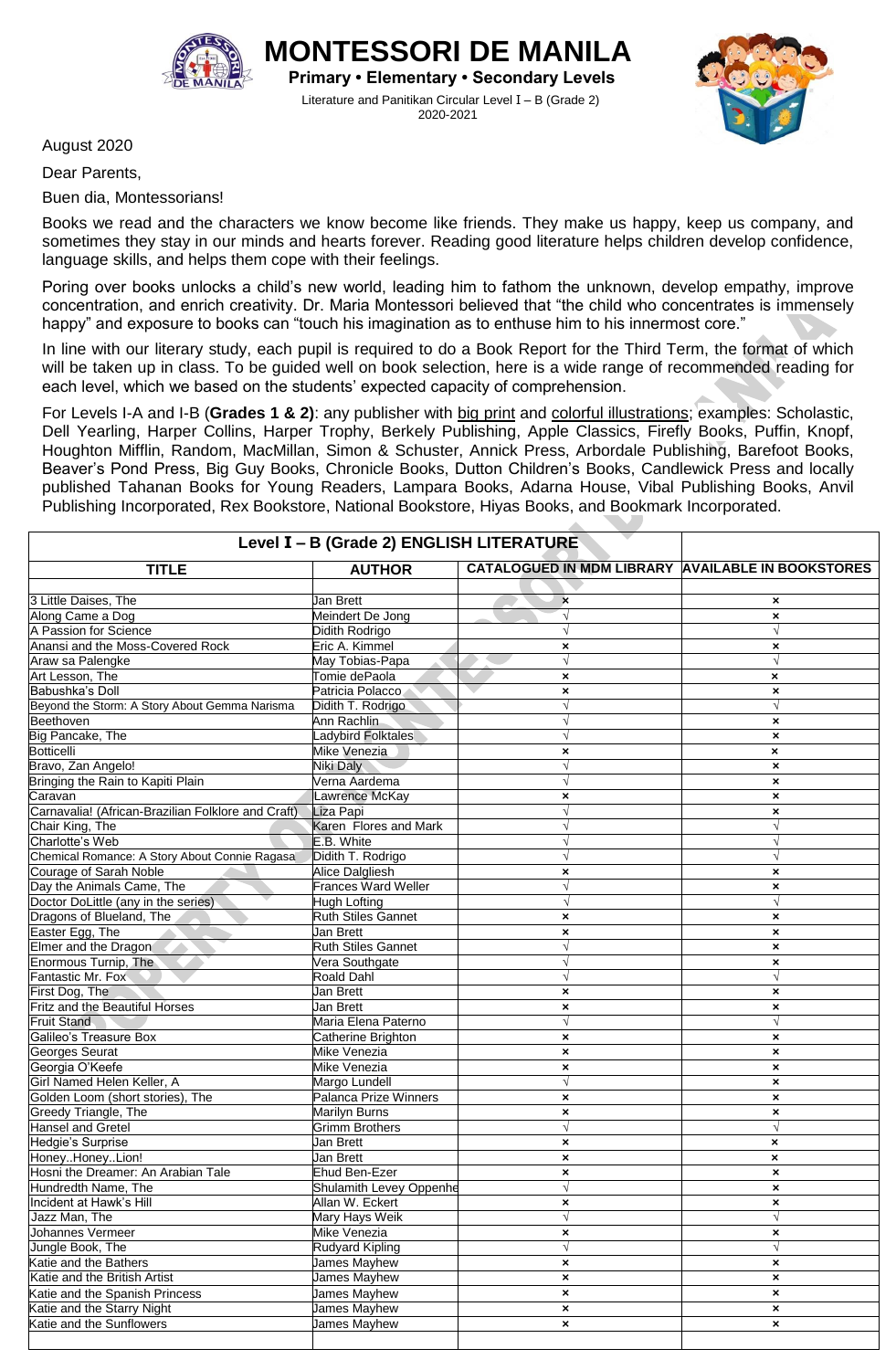| <b>TITLE</b>                                                                 | <b>AUTHOR</b>                                     | CATALOGUED IN MDM LIBRARY AVAILABLE IN BOOKSTORES        |                                                        |
|------------------------------------------------------------------------------|---------------------------------------------------|----------------------------------------------------------|--------------------------------------------------------|
| Katie and the Waterlily Pond                                                 | <b>James Mayhew</b>                               |                                                          | ×                                                      |
| Katie Morag and the Grand Concert                                            | Mairi Hedderwick                                  | $\pmb{\times}$                                           | $\pmb{\times}$                                         |
| Kissing Hand, The                                                            | <b>Audrey Penn</b>                                | $\pmb{\times}$                                           | $\sqrt{ }$                                             |
| Knights of the Round Table<br>Lassie (any in the series)                     | <b>Adapted by Gwen Gross</b><br>Nancy E. Krulik   |                                                          | $\boldsymbol{\mathsf{x}}$                              |
| egacy                                                                        | Simon Godfrey Rodriguez                           |                                                          | $\boldsymbol{\mathsf{x}}$                              |
| egend of the Indian Paintbrush, The                                          | Tomie dePaola                                     | $\boldsymbol{\mathsf{x}}$                                | $\boldsymbol{\mathsf{x}}$                              |
| Leonardo Da Vinci                                                            | Ann Rachlin                                       | $\boldsymbol{\mathsf{x}}$                                | $\pmb{\times}$                                         |
| Little Old Lady Who Was Not Afraid of                                        |                                                   |                                                          |                                                        |
| Anything, The                                                                | Linda Williams                                    | N                                                        | $\pmb{\times}$                                         |
| Little Princess, A                                                           | <b>Frances Hodgson Burnett</b>                    | N                                                        | $\sqrt{ }$                                             |
| Love of Lam-ang, The                                                         | Virgilio S. Almario                               |                                                          | $\sqrt{ }$                                             |
| ove You Forever<br>_ub-Dub, Lub-Dub                                          | Robert Munsch<br><b>Russell Molina</b>            |                                                          | $\sqrt{}$<br>$\boldsymbol{\mathsf{x}}$                 |
| Madeline and the Bad Hat                                                     | udwig Bemelmans                                   | $\boldsymbol{\mathsf{x}}$                                | $\boldsymbol{\mathsf{x}}$                              |
| Madeline in London                                                           | Ludwig Bemelmans                                  | $\boldsymbol{\mathsf{x}}$                                | $\pmb{\times}$                                         |
| Make Way for Ducklings                                                       | Robert McCloskey                                  |                                                          | $\pmb{\times}$                                         |
| Manuel L. Quezon                                                             | Carlos Quirino                                    | N                                                        | $\sqrt{ }$                                             |
| Monet                                                                        | Mike Venezia                                      | ×                                                        | ×                                                      |
| Mozart                                                                       | Rachlin Ann                                       | V                                                        | $\mathbf{x}$                                           |
| My Father's Dragon<br>My First Little House Books (any from the series)      | <b>Ruth Stiles Gannet</b><br>Laura Ingalls Wilder |                                                          | $\boldsymbol{\mathsf{x}}$<br>$\overline{\mathbf{x}}$   |
| Neo Leo: The Ageless Ideas of                                                |                                                   |                                                          |                                                        |
| Leonardo da Vinci                                                            | Gene Barretta                                     | $\boldsymbol{\mathsf{x}}$                                | $\pmb{\times}$                                         |
| Noah and the Great Flash Flood                                               | Krissie Zamora-Martinez                           |                                                          |                                                        |
| Now and Ben                                                                  | Gene Barretta                                     | $\boldsymbol{\mathsf{x}}$                                | $\pmb{\times}$                                         |
| Nutcracker, The                                                              | Deborah Hautzig                                   |                                                          | $\sqrt{ }$                                             |
| <b>Owl Friends</b>                                                           | Carla M. Pacis                                    |                                                          | $\boldsymbol{\mathsf{x}}$                              |
| Party on Ice                                                                 | Amy Hest                                          | $\sqrt{}$                                                | $\boldsymbol{\mathsf{x}}$                              |
| Pascual and the Kitchen Angels<br>Paul Gauguin                               | Tomie dePaola<br>Mike Venezia                     | $\boldsymbol{\mathsf{x}}$<br>$\mathbf{x}$                | $\boldsymbol{\mathsf{x}}$<br>$\pmb{\times}$            |
| Picasso                                                                      | <b>Famous Children Series</b>                     | $\pmb{\times}$                                           | $\pmb{\times}$                                         |
| Pinatubo: The Planted Mountain                                               | Evelyn F. Cabanban                                | $\sqrt{}$                                                | $\boldsymbol{\mathsf{x}}$                              |
| Pinocchio                                                                    | Carlo Collodi                                     | $\sqrt{}$                                                | $\boldsymbol{\mathsf{x}}$                              |
| Pocket Full of Kisses, A                                                     | <b>Audrey Penn</b>                                | $\mathbf{x}$                                             | $\boldsymbol{\mathsf{x}}$                              |
| Pony Pals                                                                    | Jeanne Betancourt                                 | $\sqrt{ }$                                               | $\boldsymbol{\mathsf{x}}$                              |
| <b>Prince Nautilus</b>                                                       | aura Krauss Melmed/                               |                                                          |                                                        |
| Princess and the Frog, The                                                   | Henri Sorensen<br>Vera Southgate (retold)         | $\sqrt{ }$<br>N                                          | $\sqrt{ }$                                             |
| Pueblo Potters                                                               | <b>Shelia Black</b>                               | $\boldsymbol{\mathsf{x}}$                                | ×                                                      |
| Quennu and the Cave Bear                                                     | Marie Day                                         | $\boldsymbol{\mathsf{x}}$                                | $\boldsymbol{\mathsf{x}}$                              |
| Quilt Story, The                                                             | Tony Johnston                                     | $\boldsymbol{\mathsf{x}}$                                | $\boldsymbol{\mathsf{x}}$                              |
| <b>Ralph Mouse</b>                                                           | <b>Beverly Cleary</b>                             |                                                          | ×                                                      |
| Ramona (any in the series)                                                   | <b>Beverly Cleary</b>                             |                                                          | $\sqrt{ }$                                             |
| Random Walks: A Story About Jinky Bornales                                   | Didith T. Rodrigo                                 |                                                          | $\sqrt{ }$                                             |
| Renoir and the Boy with the Long Hair<br>Rigid Motion: A Story about Ninette | Wendy Wax                                         | $\boldsymbol{\mathsf{x}}$                                | ×<br>$\sqrt{ }$                                        |
| De Las Peñas                                                                 | Didith T. Rodrigo                                 |                                                          |                                                        |
| Seashore Book, The                                                           | <b>Charlotte Zolotow</b>                          | $\boldsymbol{\mathsf{x}}$                                | $\pmb{\times}$                                         |
| Sorcerer's Apprentice, The                                                   | Mary Jane Begin                                   | $\boldsymbol{\mathsf{x}}$                                | $\sqrt{ }$                                             |
| Stellaluna                                                                   | <b>Janell Cannon</b>                              | $\boldsymbol{\mathsf{x}}$                                | $\sqrt{ }$                                             |
| Story of Ferdinand, The                                                      | Munroe Leaf                                       | $\pmb{\times}$                                           | $\pmb{\times}$                                         |
| Strega Nona<br>Strega Nona's Magic Lessons                                   | Tomie de Paola<br>Tomie de Paola                  | $\pmb{\times}$                                           | $\pmb{\times}$                                         |
| There's a Dolphin in the Grand Canal                                         | John Bemelmans                                    | $\boldsymbol{\mathsf{x}}$                                | $\boldsymbol{\mathsf{x}}$<br>$\boldsymbol{\mathsf{x}}$ |
|                                                                              | Marciano                                          |                                                          |                                                        |
| Time to Grow, A                                                              | Didith T. Rodrigo                                 | $\sqrt{}$                                                | $\sqrt{ }$                                             |
| Tony's Bread                                                                 | Tomie dePaola                                     | $\boldsymbol{\mathsf{x}}$                                | $\pmb{\times}$                                         |
| <b>Too Many Tamales</b>                                                      | Gary Soto                                         | $\pmb{\times}$                                           | $\pmb{\times}$                                         |
| Treasure, The<br><b>Tutankhamen's Gift</b>                                   | Uri Shulevitz                                     | $\pmb{\times}$                                           | $\pmb{\times}$<br>$\sqrt{ }$                           |
| Van Gogh                                                                     | Robert Sabuda<br>Mike Venezia                     | $\sqrt{}$<br>$\boldsymbol{\mathsf{x}}$                   | ×                                                      |
| <b>Walter the Baker</b>                                                      | <b>Eric Carle</b>                                 | $\boldsymbol{\mathsf{x}}$                                | $\pmb{\times}$                                         |
| Warrior and the Moon: Spirit of the Maasai, The                              | Nick Would/Evie                                   | $\sqrt{ }$                                               | $\boldsymbol{\mathsf{x}}$                              |
|                                                                              | Safarewicz                                        |                                                          |                                                        |
| Why the Sky Is Far Away                                                      | Mary Joan Gerson                                  | $\boldsymbol{\mathsf{x}}$                                | $\boldsymbol{\mathsf{x}}$                              |
|                                                                              |                                                   |                                                          |                                                        |
|                                                                              | <b>FILIPINO PANITIKAN</b>                         |                                                          |                                                        |
| <b>AKLAT</b>                                                                 | <b>MAY-AKDA</b>                                   | <b>CATALOGUED IN MDM LIBRARY AVAILABLE IN BOOKSTORES</b> |                                                        |
| Aba, May Baby sa Loob ng Tiyan ni Mommy!                                     | Luis P. Gatmaitan, M.D.                           |                                                          |                                                        |
| Ako ang Hari (I am the King)                                                 | Segundo D. Matias, Jr.                            | V                                                        |                                                        |
| Alamat ng Buwaya                                                             | Segundo D. Matias, Jr.                            |                                                          |                                                        |
| Alamat ng Guyabano                                                           | Rene O. Villanueva                                |                                                          |                                                        |
| Alamat ng Ilang-ilang                                                        | Virgilio S. Almario                               |                                                          | $\sqrt{ }$                                             |
| Alamat ng Ilog Pasig<br>Alamat ng Lamok, Ang                                 | Segundo D. Matias, Jr.<br>Christine S. Bellen     |                                                          | $\sqrt{ }$<br>$\sqrt{ }$                               |
| Alamat ng Lansones                                                           | amberto Antonio                                   |                                                          |                                                        |
| Alamat ng Palay, Ang                                                         | Victoria Añonuevo                                 | $\boldsymbol{\mathsf{x}}$                                | $\boldsymbol{\mathsf{x}}$                              |
| Alamat ng Palay, Ang                                                         | Virgilio S. Almario                               |                                                          |                                                        |
| Alamat ng Pinya                                                              | Boots Agbayani-Pastor                             |                                                          |                                                        |
| Alamat ng Sibuyas, Ang                                                       | <b>Augie Rivera</b>                               | V                                                        | $\sqrt{ }$                                             |
| Alamat ng Unggoy                                                             | Boots Agbayani-Pastor                             | $\sqrt{ }$                                               | $\sqrt{ }$                                             |
| Basurang Lumilipad, Ang                                                      | Mary Ann O. Floresta                              |                                                          |                                                        |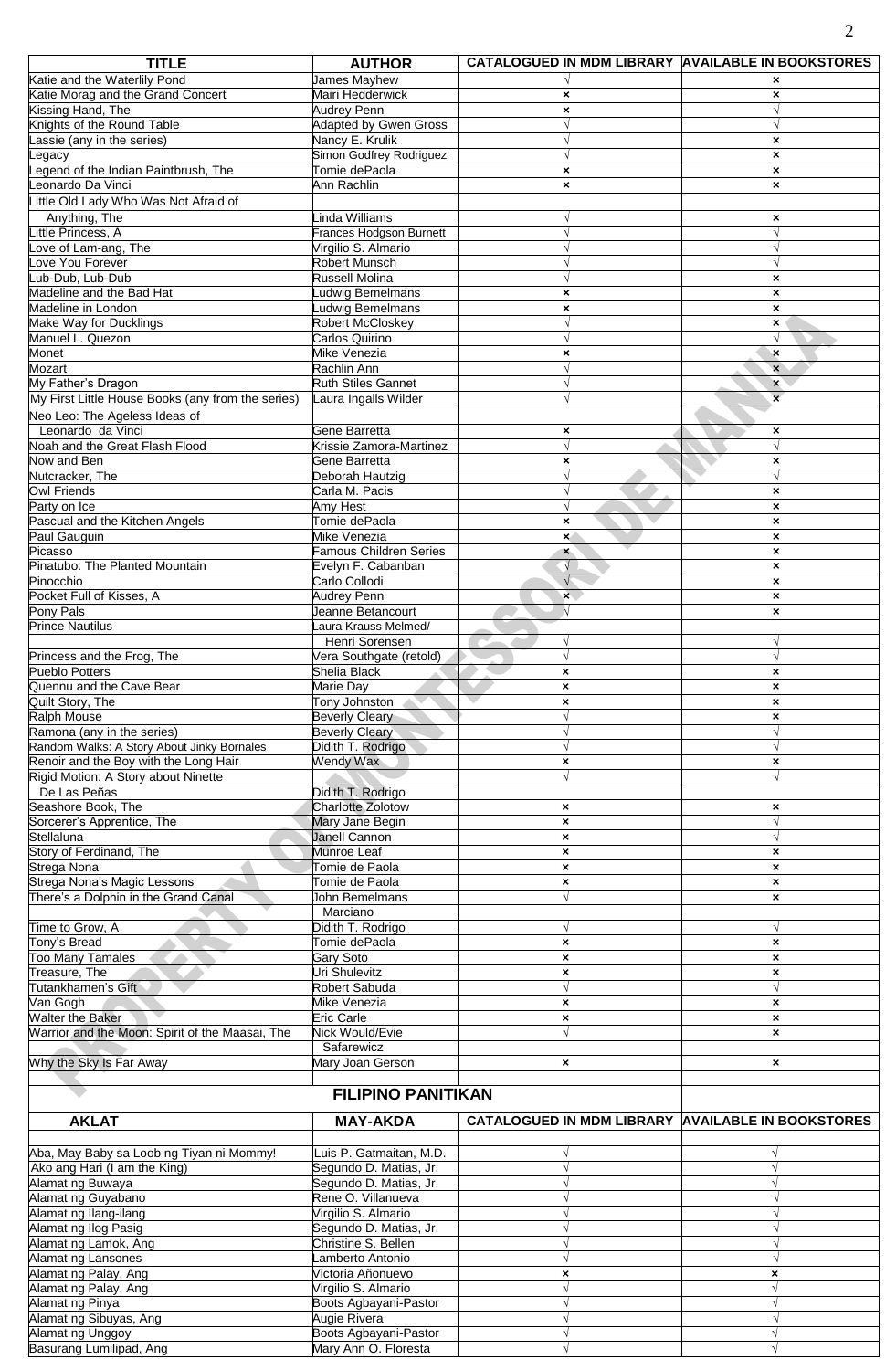| Bayong ng Kuting                              | Mae Astrid Tobias          |              |                             |
|-----------------------------------------------|----------------------------|--------------|-----------------------------|
| <b>Bolang Kandila</b>                         | Heidi Emily Eusebio-       |              | $\boldsymbol{\mathsf{x}}$   |
|                                               | Abad                       |              |                             |
| Boy Who Touched Heaven, The                   |                            | $\sqrt{}$    | $\sqrt{ }$                  |
| (with Filipino Text)                          | Iris Gem Li                |              |                             |
| Bru-ha-ha-ha-ha-ha  Bru-hi-hi-hi-hi           |                            |              | V                           |
| (Grand Prize 1995 PBBY)                       | Ma. Corazon Remigio        |              |                             |
| Carancal Laban sa mga Busaw, Si               | Rene O. Villanueva         | ×            | ×                           |
| Dakilang si Benito at ang Dalawang Ngipin     | Augie Rivera and           | $\sqrt{}$    | $\sqrt{}$                   |
| Niya sa Harap                                 | <b>Mike Rivera</b>         |              |                             |
| Gardenia at ang mga Bulaklak, Si              | R.M. Custodio              | ×            | $\pmb{\times}$              |
| Gustong Mag-aral ni Sula                      | Nieves Lemlunay            | $\sqrt{}$    | $\pmb{\times}$              |
| How Long till September (with Filipino Text)  | Tanya Sevilla-Simon        |              | V                           |
| Ibay ni Miana, Ang                            | Allan Popa                 |              | $\boldsymbol{\mathsf{x}}$   |
| Indarapatra at Sulayman: Ang                  |                            |              |                             |
| Paglaban sa Dambuhala                         | Mike L. Bigornia           |              | $\sqrt{ }$                  |
| Isang Kwentong Gagamba                        | Germaine Yia               | $\sqrt{}$    | $\sqrt{ }$                  |
| Itim na Kuting, Ang (Grand Prize 1996 PBBY    |                            |              |                             |
| Salanga Writers and Illustrators Prize)       | Natasha Viscarra           |              | $\boldsymbol{\mathsf{x}}$   |
| Ivik: Ang Batang Eskimo, Si                   | Mike L. Bigornia           |              | $\boldsymbol{\mathsf{x}}$   |
| Kagila-gilalas na Puno                        | Robert Magnuson            |              | $\mathbf{x}$                |
| orkan- Ang Matulunging Butanding, Si          | Ferdinand P. Jarin         | ×            | $\boldsymbol{\mathsf{x}}$   |
| ove of Lam-ang, The (with Filipino text)      | Virgilio S. Almario        | $\sqrt{}$    | $\mathbf{x}$                |
| Lumang Aparador ni Lola                       | Genaro R. Gojo Cruz        | $\sqrt{}$    | ×                           |
| Mabuhay ang Filipinas!                        | Virgilio S. Almario        |              | $\pmb{\times}$              |
| Magnanakaw ng Apoy                            | Centeno San Miguel         |              | $\boldsymbol{\mathsf{x}}$   |
| Mahabang-Mahabang-Mahaba                      | Genaro R. Gojo Cruz        |              | $\sqrt{}$                   |
| Mahal Kita, Inay                              | Segundo D. Matias, Jr.     |              | $\sqrt{ }$                  |
| Mahiwagang Tala, Ang: Isang                   | Rene O. Villanueva at      |              | $\pmb{\times}$              |
| Kwento ng Unang Pasko                         | Tomas Lacson               |              |                             |
| Mang Andoy's Signs                            | Mailin Paterno             | V            | $\sqrt{}$                   |
| Malungkot Ako kapag May Digmaan               | Mary Ann Ordinario-        |              |                             |
|                                               | Floresta                   |              |                             |
| Mariang Alimango, Si                          | Tomas Lacson               | $\sqrt{ }$   | V                           |
| May Giyera sa Katawan ni Mark                 | uis Gatmaitan, M.D.        |              | $\boldsymbol{\mathsf{x}}$   |
| May Gumagapang sa Ulo ni Tina                 | Luis Gatmaitan, M.D.       | $\mathbf{x}$ | $\boldsymbol{\mathsf{x}}$   |
| Mayroon Akong Alagang Puno (Grand Prize       | Carla M. Pacis / Danilo M. | $\sqrt{}$    | $\boldsymbol{\mathsf{x}}$   |
| 1990 PBBY and Salanga Writers Prize)          | Reyes                      |              |                             |
| Munting Anghel na Nawalan ng Pakpak           | ian Kyla Dyogi             |              | $\pmb{\times}$              |
| Munting Patak Ulan                            | Gloria Villaraza Guzman    |              | $\boldsymbol{\mathsf{x}}$   |
| Naku, ang Pula ng Mata Ko!                    | uis P. Gatmaitan, M.D.     |              |                             |
| Nasaan na ang mga Alitaptap                   | Renee<br>Juliene           |              | $\pmb{\times}$<br>$\sqrt{}$ |
|                                               | Karunungan                 |              |                             |
| Ngiii! Ang Kati-kati ng Ulo Ko!               | Luis P. Gatmaitan, M.D.    |              | $\boldsymbol{\mathsf{x}}$   |
| Paaralan ni Fuwan, Ang                        | Victoria Añonuevo          |              | $\boldsymbol{\mathsf{x}}$   |
| Pag-ibig ni Mariang Makiling, Ang             | Rene O. Villanueva         |              |                             |
| Pandaguan: Bakit Namamatay ang Tao            | Roberto Alonzo             |              | $\boldsymbol{\mathsf{x}}$   |
| Pilandok, ang Bantay ng Kalikasan, Si         | Victoria Añonuevo          |              | $\sqrt{ }$                  |
| Pilandok at ang Manok na                      |                            |              |                             |
| Nangingitlog ng Ginto, Si                     | Victoria Añonuevo          |              | $\boldsymbol{\mathsf{x}}$   |
| Pilandok at ang mga Buwaya, Si                | Victoria Añonuevo          |              | $\boldsymbol{\mathsf{x}}$   |
| Sampung Datu ng Borneo: Ang                   |                            |              |                             |
| Unang Ati-Atihan sa Panay                     | Rene O. Villanueva         |              | $\boldsymbol{\mathsf{x}}$   |
| Sikat ang Mommy Ko!                           | Segundo D. Matias, Jr.     | $\sqrt{}$    | $\sqrt{ }$                  |
| Si Noah at ang Malaking Baha                  | Krissie Zamora-Martinez    |              | $\sqrt{ }$                  |
| Siopao na Ayaw sa Batang Matakaw, Ang         | Amang Medina               |              | $\pmb{\times}$              |
| Tandang sa Araw, Ang                          | Becky Bravo                |              | $\sqrt{ }$                  |
| Tatlong Kahilingan ni Julian, Ang             | Rebecca Añonuevo           |              | $\boldsymbol{\mathsf{x}}$   |
| Tiktaktok at Pikpakbum                        | Adarna House               |              | $\boldsymbol{\mathsf{x}}$   |
| Tutubi Patrol - "Si Gamba at ang mga Langgam" | <b>Tutubi Patrol Team</b>  |              | V                           |
|                                               |                            |              |                             |

Many of these books are available at: Nearest location:

Book Sale (sometimes available)

Fully Booked **ATC**; Power Plant (Rockwell); Bonifacio High Street; Greenbelt 5 National / Power Books <br>
Book Sale (sometimes available) SM Southmall<br>
SM Southmall

Instagram online sellers who also carry good book titles are: @pumplepiebooks, @belugadreams.ph, @bookeryforkidsandmums\_ph, @booksforless\_bookstores, @\_fullybooked, @tahananbooks, and @harperkids.

Students are to choose any selection in their level's list for use during the school year, or choose any other suitable book from their home library to embark on reading classics/award-winners (e.g. below) and writing book reports.

ALA Booklist Editors' Choice<br>ALA Notable Book, NCSS – CBC Notable Book Mational Book Award for Children's Literature ALA Notable Book, NCSS - CBC Notable Book ALA Quick Pick Newbery Honor ALA Top Ten Best Book for Young Adults **The Contract Contract Contract Premission** Year American Book Award **Notable Children's Book American Book** Award BCCB Blue Ribbon Book <br>
Booklist Top Ten First Novel Notel **Notable Children's Trade Book**<br>
Parents' Choice Booklist Top Ten First Novel Caldecott Medal **Printz Honor Book** Carnegie Medal **Carnegie Medal** Publishers Weekly Best Book of the Year Award<br>
Coretta Scott King Award **Publishers Weekly Best Book of the Year** 

ALA Top Ten Best Books for Young Adults (BBYA) New York Public Library's 100 Best Children's Book of the American Library Association New York Public Library's 100 Titles for Reading and Sharing Publishers Weekly Best Book of the Year